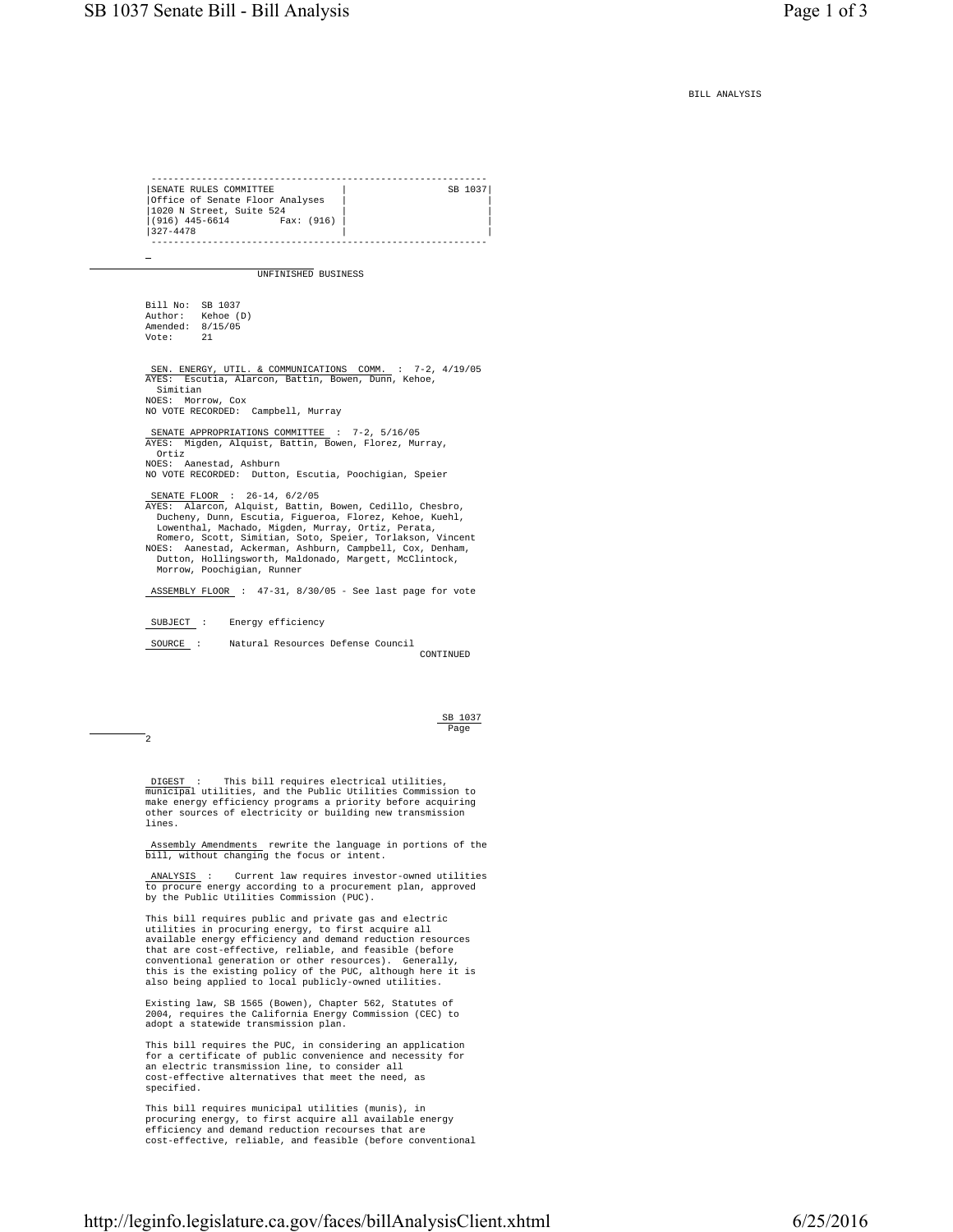generation or other resources), as specified.

 This bill requires munis to annually report to its customers and to the CEC its investments in energy efficiency and demand reduction programs.

SB 1037

Comments

CONTINUED

<u>Page and the contract of the contract of the contract of the contract of the contract of the contract of the contract of the contract of the contract of the contract of the contract of the contract of the contract of the </u> 3

 California's energy agencies, including the PUC, have adopted an "Energy Action Plan" (EAP) which includes a "loading order" for the acquisition of new resources. The loading order prioritizes energy efficiency. The EAP and its loading order are unenforceable themselves. However, elements of the EAP, including the loading order, have been incorporated into PUC decisions governing the privately-owned utilities it regulates. The EAP has not been adopted by, and is not directly enforceable upon, publicly-owned utilities. Publicly-owned utilities are subject to state law, but are not subject to PUC jurisdiction. Instead, they are public agencies governed by local elected officials.

 According to the author's office, this bill codifies recent PUC decisions on energy efficiency and takes the first step in a truly statewide energy efficiency policy by requiring publicly-owned utilities to acquire energy efficiency before conventional generation or other resources.

> FISCAL EFFECT : Appropriation: No Fiscal Com.: Yes Local: Yes

 Increased costs to the PUC are unknown, but approximately \$100,000 to \$500,000 to conduct proceedings, consider alternatives in transmission and distribution planning, and comply with the other provisions of the bill. Public Utilities' Reimbursement Account revenues are derived from an annual fee imposed on utilities. Therefore, any increased costs to the PUC should be offset by fee revenues.

> Any increased costs to local publicly owned utilities should be recovered in rates.

SUPPORT : (Verified 8/31/05)

 Natural Resources Defense Council (source) Public Utilities Commission Southern California Edison

ASSEMBLY FLOOR :

4

CONTINUED

## SB 1037 in the contract of the contract of the contract of the contract of the contract of the contract of the contract of the contract of the contract of the contract of the contract of the contract of the contract of the contrac

 AYES: Arambula, Baca, Bass, Berg, Bermudez, Blakeslee, Calderon, Canciamilla, Chan, Chavez, Chu, Cohn, Coto, De La Torre, Dymally, Evans, Frommer, Goldberg, Hancock, Jerome Horton, Jones, Karnette, Klehs, Koretz, Laird, Leno, Levine, Lieber, Liu, Matthews, Montanez, Mullin, Nation, Nava, Negrete McLeod, Parra, Pavley, Ridley-Thomas, Ruskin, Saldana, Salinas, Torrico, Umberg, Vargas, Wolk, Yee, Nunez NOES: Aghazarian, Benoit, Bogh, Cogdill, Daucher, DeVore, Emmerson, Garcia, Harman, Haynes, Shirley Horton,<br>Houston, Huff, Keene, La Malfa, La Suer, Leslie, Maze,<br>McCarthy, Mountjoy, Nakanishi, Niello, Plescia, Richman,<br>Sharon Runner, Spitzer, Strickland, Tran, Villines,<br>Walters, NO VOTE RECORDED: Oropeza, Vacancy

NC:mel 8/31/05 Senate Floor Analyses

SUPPORT/OPPOSITION: SEE ABOVE

\*\*\*\* END \*\*\*\*